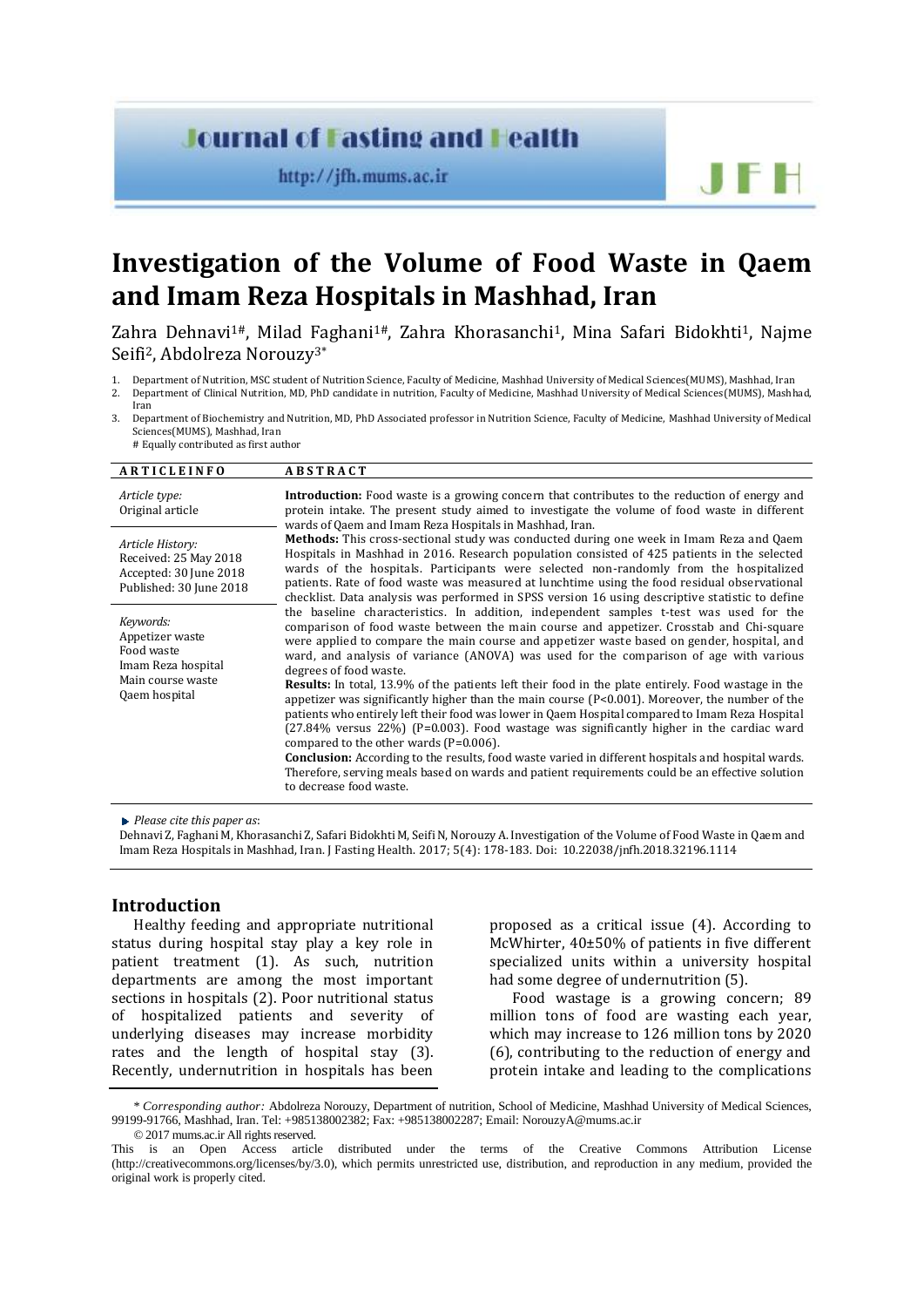associated with malnutrition (6).

Food waste in hospitals occurs for various reasons, such as anorexia, pain, stress, poor quality/quantity of food, and inappropriate environment and time for food serving (7). Reducing food waste is a major challenge within hospital foodservice operations (8). Some strategies have been adopted for controlling food waste in hospitals, including changing the portion sizes, increasing food choices, better feeding assistance for patients, and improving the meal delivery system (9). Minimizing food waste increases the access of patients to the required nutrients for their health through assuring food safety (10).

Few studies have been focused on food waste in the hospitals in Iran. Given the importance of food waste in improving the nutritional status of hospitals and controlling hospital-related costs, the present study aimed to investigate the volume of food waste in different wards of Qaem Hospital and Imam Reza Hospital in Mashhad, Iran. This study is the first step toward further investigations to identify the causes and conditions associated with food wastage in hospitals.

## **Material and methods**

## *Participants*

This cross-sectional study was performed during one week in Imam Reza and Qaem Hospitals in Mashhad in 2016. Research population consisted of 425 patients (220 males and 205 females) admitted to the general surgery, cardiac, internal medicine, thoracic, pediatric, cerebrovascular, oncology, burns, skin, poisoning, and accidents wards.

Inclusion criteria were the patients who were hospitalized in the mentioned wards of the selected hospitals and consumed the hospital foods with no age limit. Exclusion criteria of the study were adherence to a soft diet and being in the pre-operation phase in the surgery ward.

The study protocol was approved by the Ethics Committee of Mashhad University Medical Sciences, and written informed consent was obtained from all the participants.

#### *Data Collection*

Rate of food waste was measured at lunchtime using the food residual observational checklist (7). Validity and reliability of the checklist have been assessed by Tabibi (2011) (2). In the checklist, rate of food waste was defined within a range of 0-1, with code zero indicating that the patient eats all the food in the plate, code 1/4 indicating that the patient leaves 1/4 of the food in the plate, code 1/2 showing that the patient leaves 1/2 of the food in the plate, code 3/4 showing that the patient leaves 3/4 of the food in the plate, and code 1 indicating that the patient leaves all of the food in the plate (7).

Measurement of food waste in the patients was performed by observing and taking photos of the amount of the main course and appetizer that remained in their plates after lunchtime and comparison with their food plates before eating.

## *Statistical Analysis*

Data analysis was performed in SPSS version 16 (SPSS Inc., Chicago, IL, USA) using descriptive statistic to define the baseline characteristics and independent samples t-test for the comparison of food waste between the main course and appetizer. In addition, crosstab and Chi-square were used to compare the main course and appetizer waste based on gender, hospital, and ward. Analysis of variance (ANOVA) was applied for the comparison of age in various degrees of food waste.

## **Results**

During one week, the food waste of 425 patients (286 in Qaem Hospital and 139 in Imam Reza Hospital) at lunchtime was measured. Mean age of the participants was 47.27±20.66 years. Baseline characteristics of the participants are presented in Table 1.

In the present study, 44.6% of the patients ate all the food in their plates, and 13.9% left their entire food in the plate (Table 2).

**Table 1.** Baseline Characteristics of Participants

| Hospital                   |        | 0aem              | Imam Reza         | Total             |  |
|----------------------------|--------|-------------------|-------------------|-------------------|--|
| Age (year) (Mean $\pm$ SD) |        | $47.23 \pm 20.78$ | $47.42 \pm 20.55$ | $47.27 \pm 20.66$ |  |
| Gender $(N; \%)$           | Male   | 147 (51.4)        | 73 (52.5)         | 220 (51.8)        |  |
|                            | Female | 139 (48.6)        | 66 (47.5)         | 205 (48.2)        |  |
| Total $(N; \%)$            |        | 286               | 139               | 425 (100)         |  |

\*SD: standard deviation; values expressed as mean±SD for quantitative data and number and percentage for qualitative data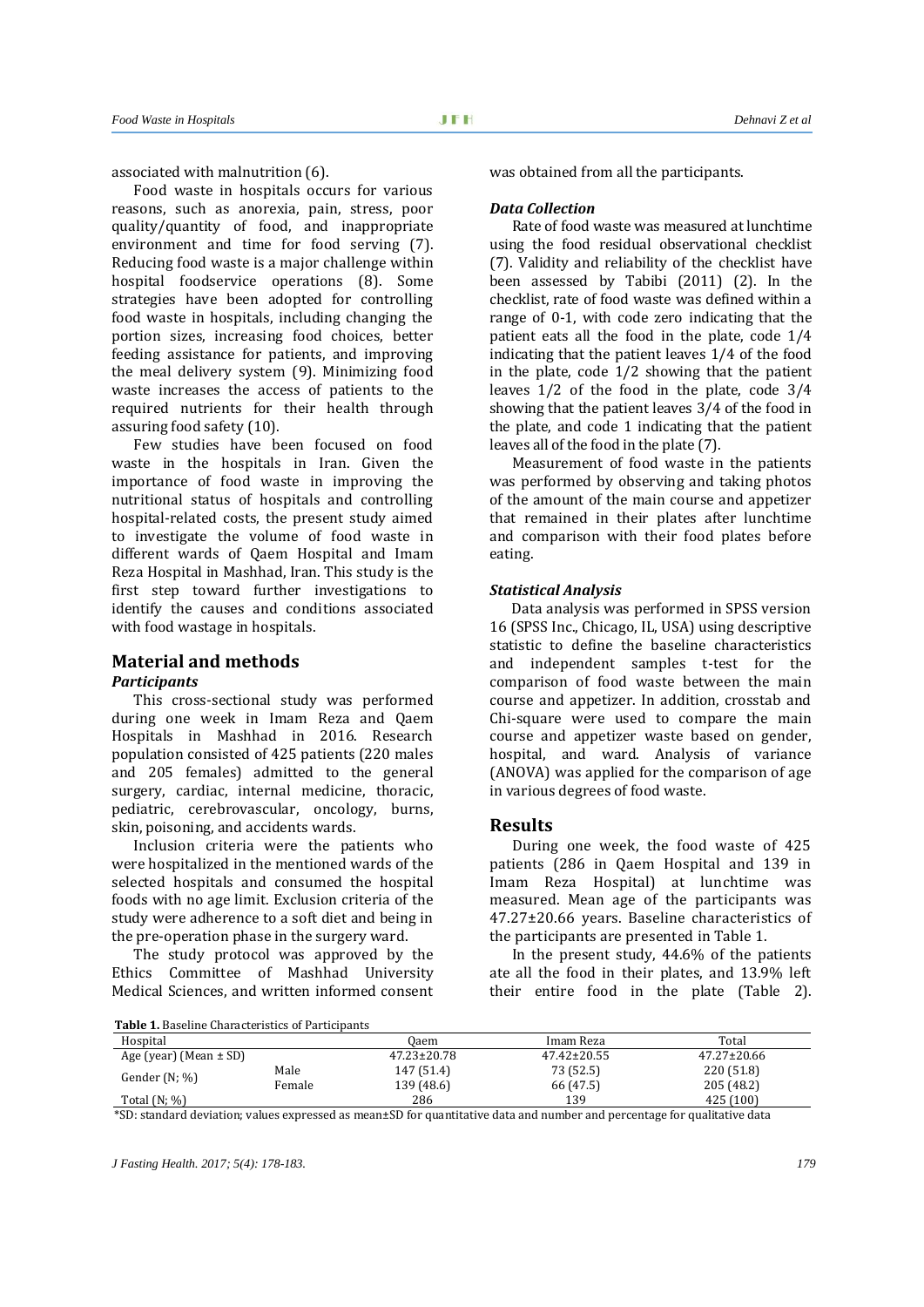|                            |  |  |  | <b>Table 2.</b> Total Food Waste (Main Curse and Appetizer |
|----------------------------|--|--|--|------------------------------------------------------------|
| Waste) in Total Population |  |  |  |                                                            |

| Food Waste         | N   | $\frac{0}{0}$ |
|--------------------|-----|---------------|
| 0                  | 359 | 44.6          |
| 1/4 of Food        | 93  | 11.6          |
| 1/2 of Food        | 161 | 20.0          |
| 3/4 of Food        | 80  | 9.9           |
| <b>Entire Food</b> | 112 | 13.9          |
| Total              | 805 | 100           |

\*Values expressed as number and percentage

According to the results, 36% of the patients ate their entire main course, while 14%, 17%, and 16% of the patients left 1/4, ½, and 3/4 of their main course respectively, and 17% left their entire main course. As for appetizer, 53% of the patients ate their entire appetizer. Mean main course waste was estimated at 41.4%, which was significantly higher than appetizer waste

## (27.84%) (P<0.001) (Table 3).

No significant association was observed between age and main course waste (P=0.20), as well as gender and main course waste (P=0.72). In Qaem Hospital, 38.3% of the patients ate their entire main course, while this rate was 30.9% in Imam Reza Hospital, which was significantly lower than Qaem Hospital. Moreover, 14% of the patients in Qaem Hospital left their entire food, which was significantly lower than the estimated rate in Imam Reza Hospital (22%) (P=0.003) (Table 4). With regard to appetizer waste, no significant difference was observed between the selected hospitals (P=0.07) (Table 5).

In the surgery ward, 37.9% of the patients ate their entire main course, which was

 **Table 3.** Comparison of Main Course Waste and Appetizer Waste

| <b>Food Waste</b> |           | Mean  | $SD^*$ | P-value |
|-------------------|-----------|-------|--------|---------|
| Main Course Waste | 381       | 1.40ء | 37.95  | < 0.001 |
| Appetizer Waste   | າາ<br>424 | 27.84 | 34.47  |         |
| $\sim$ $ -$<br>.  |           | $ -$  |        |         |

\*SD: standard deviation; values expressed as number and mean±SD; normal distribution determined based on t-test

#### **Table 4.** Main Course Waste in Studied Hospitals

| Main Course Waste  |               |      | Hospital  | Total | P-value |
|--------------------|---------------|------|-----------|-------|---------|
|                    |               | 0aem | Imam Reza |       |         |
| $\mathbf{0}$       | N             | 93   | 43        | 136   |         |
|                    | $\frac{0}{0}$ | 38.3 | 30.9      | 35.5  |         |
| 1/4 of Food        | N             | 45   | 10        | 55    |         |
|                    | $\frac{0}{0}$ | 18.5 | 7.2       | 14.4  |         |
|                    | N             | 37   | 27        | 64    |         |
| 1/2 of Food        | $\frac{0}{0}$ | 15.2 | 19.4      | 16.7  | 0.003   |
| 3/4 of Food        | N             | 34   | 28        | 62    |         |
|                    | $\%$          | 14   | 20.1      | 16.2  |         |
| <b>Entire Food</b> | N             | 34   | 31        | 66    |         |
|                    | $\%$          | 14   | 22.3      | 17.2  |         |
| Total              | N             | 243  | 139       | 383   |         |
|                    | $\frac{0}{0}$ | 100  | 100       | 100   |         |

\*Values expressed as number and percentage using Chi-square

#### **Table 5.** Appetizer Waste in Studied Hospitals

| Appetizer Waste |               |                   | Hospital | Total | P-value |
|-----------------|---------------|-------------------|----------|-------|---------|
|                 |               | Imam Reza<br>Qaem |          |       |         |
| $\mathbf{0}$    | N             | 161               | 62       | 223   |         |
|                 | $\%$          | 57.1              | 44.6     | 53    |         |
| 1/4 of Food     | N             | 25                | 13       | 38    |         |
|                 | $\frac{0}{0}$ | 8.9               | 9.4      | 9     |         |
|                 | N             | 55                | 42       | 97    |         |
| 1/2 of Food     | $\frac{0}{0}$ | 19.5              | 30.2     | 23    | 0.074   |
|                 | N             | 10                | 8        | 18    |         |
| 3/4 of Food     | $\frac{0}{0}$ | 3.5               | 5.8      | 4.3   |         |
| All of Food     | N             | 31                | 14       | 45    |         |
|                 | $\%$          | 11                | 10.1     | 10.7  |         |
| Total           | N             | 282               | 139      | 421   |         |
|                 | $\frac{0}{0}$ | 100               | 100      | 100   |         |

\* Values expressed as number and percentage using Chi-square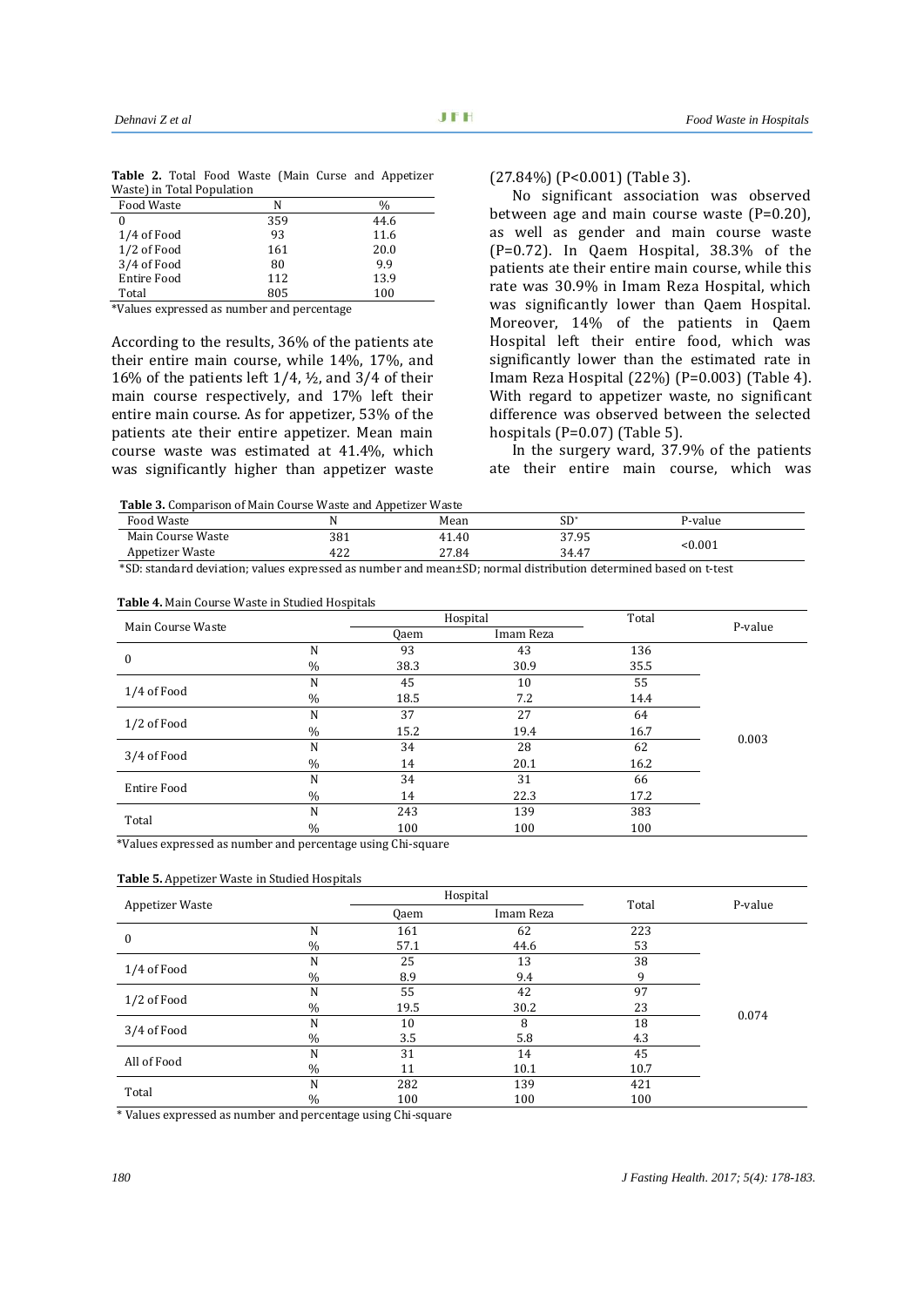| Ward     |               |      |      | Main Course Waste |        |        | Total | P-value |
|----------|---------------|------|------|-------------------|--------|--------|-------|---------|
|          |               | 0*   | 4 米米 | $2***$            | $2***$ | $4***$ |       |         |
| Internal | N             | 29   | 16   | 21                | 11     | 14     | 91    |         |
|          | $\%$          | 31.9 | 17.6 | 23.1              | 12.1   | 15.4   | 100   |         |
| Cardiac  | N             | 25   |      | 19                | 11     | 16     | 73    |         |
|          | $\frac{0}{0}$ | 34.2 | 2.7  | 26                | 15.1   | 21.9   | 100   |         |
|          | N             | 39   | 22   | 11                | 14     | 17     | 103   | 0.006   |
| Surgery  | $\%$          | 37.9 | 21.4 | 10.7              | 13.6   | 16.5   | 100   |         |
| Other    | N             | 43   | 15   | 13                | 26     | 19     | 116   |         |
|          | $\%$          | 37.1 | 12.9 | 11.2              | 22.4   | 16.4   | 100   |         |
| Total    | N             | 136  | 55   | 64                | 62     | 66     | 383   |         |
|          | $\%$          | 35.5 | 14.4 | 16.7              | 16.2   | 17.2   | 100   |         |

**Table 6.** Main Course Waste in Different Wards of Hospitals

Values expressed as number and percentage using crosstab and Chi-square; \*Eating entire food, \*\*leaving 1/4 of food, \*\*\*leaving 1/2 of food, \*\*\*\*leaving 3/4 of food, \*\*\*\*\*leaving entire food

**Table 7.** Appetizer Waste in Different Wards of Hospitals

| Ward     | Appetizer Waste |       |       |        |        |        |       | P-value |
|----------|-----------------|-------|-------|--------|--------|--------|-------|---------|
|          |                 | $0^*$ | $1**$ | $2***$ | $2***$ | $4***$ | Total |         |
|          | N               | 54    | 13    | 22     | ∍      | 8      | 99    |         |
| Internal | $\%$            | 54.5  | 13.1  | 22.2   |        | 8.1    | 100   |         |
| Cardiac  | N               | 36    |       | 20     |        |        | 73    |         |
|          | $\%$            | 49.3  | 6.    | 27.4   | 9.6    | 6.8    | 100   |         |
|          | N               | 74    | 12    | 25     | 6      | 15     | 132   | 0.181   |
| Surgery  | $\%$            | 56.1  | 9.1   | 18.9   | 4.5    | 11.4   | 100   |         |
| Other    | N               | 59    | 8     | 30     | 3      | 18     | 118   |         |
|          | $\%$            | 50    | 6.8   | 25.4   | 2.5    | 15.3   | 100   |         |
| Total    | N               | 223   | 38    | 97     | 18     | 46     | 422   |         |
|          | $\%$            | 52.8  | q     | 23     | 4.3    | 10.9   | 100   |         |

Values expressed as number and percentage using crosstab and Chi-square test; \*Eating entire food, \*\*leaving 1/4 of food, \*\*\*leaving 1/2 of food, \*\*\*\*leaving 3/4 of food, \*\*\*\*\*leaving entire food

significantly higher than the rate in the other wards. In the cardiac ward, 21.9% of the patients left their entire main course, which was significantly higher than the other wards (Table 6). Therefore, a significant difference was denoted in the rate of main course waste between various wards of the hospitals (P=0.006) (Table 5). As for appetizer waste, no significant difference was observed between various wards (P=0.18) (Table 7).

## **Discussion**

Nutrition is essential to the care processes of patients. Food waste in hospitals is an important issue since it shows the nutritional status of patients and wastage of the financial sources. According to the present study, 44.6% of the patients ate the entire food in their plates, and 13.9% left their food in the plate entirely. In the study by Frakes et al., which was conducted on 611 patient in 20 hospital wards, the food waste in breakfast, lunch, and dinner was evaluated, and the mean food waste for all the served food was reported to be 21.9% (9).

Another study in this regard was performed

by Tabibi et al. (2011) in Boali Hospital in Tehran (Iran). The results indicated that 41.6% of the patients did not waste any of their lunch, while 30.5% wasted ¼of their food, 9.4% wasted  $\frac{1}{2}$  of their food, 2.7% wasted  $\frac{3}{4}$  of their food, and 5.5% wasted all of their food (2). Our findings demonstrated that 55.4% of the patients left some of their food (did not eat their entire food). In the study by Hirsch et al., which was performed in 11 hospitals in the United Kingdom, 55.8% of the patients left some of their food (11). As can be seen, the obtained mean value in the present study is in line with the findings of Hirsch et al.

According to the current research, appetizer waste was lower compared to main course waste. No prior studies have determined the difference between main course waste and appetizer waste, while some findings have shown that food wastage is lower in breakfast compared to lunch and dinner. This could be due to the low appetite of patients and their difficulty in chewing and swallowing food in the main course rather than the appetizer.

In the current research, the volume of food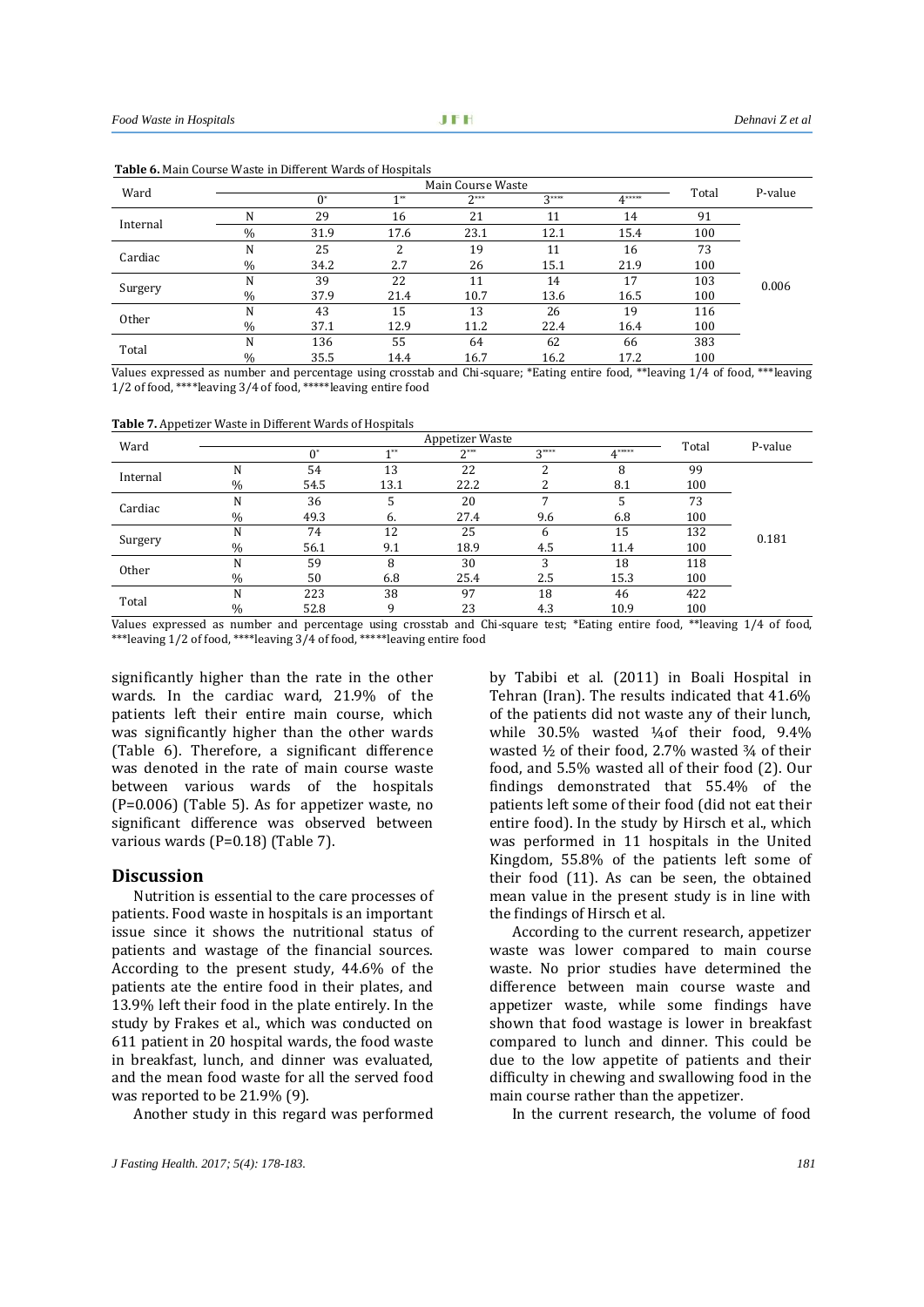waste had no significant differences between various age groups and genders, while in the study by Roberto S. et al., food wastage was higher in the wards where the patients were older (1). Similarly, the results obtained by Hamilton K. et al. indicated that food waste was higher in female patients compared to males regardless of the type of regimen (12).

In the present study, 14% of the patients in Qaem Hospital left their entire food, which was significantly lower compared to the rate in Imam Reza Hospital (22%) due to different factors, such as food quality/quantity, food making methods, and variety of food. Further investigation is required to find the main causes of high food wastage in Imam Reza Hospital compared to Qaem Hospital.

Regarding the difference in the rate of food wastage in various wards of the selected hospitals, food waste was significantly higher in the cardiac wards compared to the other wards. On the other hand, food waste was lower in the surgery ward was lower than the other wards. This could be due to the fact that after surgery, patients often have higher energy and protein requirements and must have high calorie and protein intake in their regimen. Therefore, they must eat more food in order to receive adequate calories and protein. In this regard, Roberto S. et al. stated that medical rehabilitation and surgery wards had the highest and lowest food wasting, respectively, which is consistent with the results of the present study (5). In another research, Barton A. et al. measured the rate of food waste in four wards based on food weight, reporting food wastage to be 32% in the medical ward, 32% in the surgery ward, 35% in the orthopedic ward, and 41% in the geriatric ward (4). Therefore, it could be inferred that serving food based on the requirements of each ward could be an effective solution to decrease food waste in hospitals.

## **Conclusion**

Food waste is an important issue in hospitals, the reduction of which requires basic strategies and programs. According to the results, food waste may vary in different hospitals and wards due to several factors. Therefore, it is recommended that food serving be performed in accordance with the requirements of each ward in order to decrease

food wastage in hospitals.

## **Acknowledgments**

Hereby, we extend our gratitude to Mashhad University of Medical Sciences (MUMS) for the financial support of this study.

## **Conflict of interest**

The authors declare that they have no competing interests.

## **Author's contribution**

Study concept and design: Abdolreza Norouzy, Zahra Dehnavi and Milad Faghani. Analysis and interpretation of data: Zahra Dehnavi, Milad Faghani and Zahra Khorasanchi. Drafting of the manuscript: Zahra Dehnavi, Mina Safari bidokhti. Critical revision of the manuscript for important intellectual content: Najme Seifi and Abdolreza Norouzy. Statistical analysis: Zahra Dehnavi, Milad Faghani, Najme Seifi.

## **Funding**

This study was supported by grant from Mashhad University of Medical Sciences, Mashhad, Iran.

## **References**

- 1. Ohlsson T. Food waste management by life cycle assessment of the food chain. J Food Sci 2004; 69(3):CRH107-9.
- 2. Jamalodin TS, Reza MM, Mahsa GA. Effect of food distribiution training on the amount of food residuals in Tehran Boali hospital in 2010. Payavard Salamat. 2012; 5(5):79-89.
- 3. Freil M, Nielsen MA, Biltz C, Gut R, Mikkelsen BE, Almdal T. Reorganization of a hospital catering system increases food intake in patients with inadequate intake. Scand J Food Nutr. 2006; 50(2):83-8.
- 4. Barton AD, Beigg CL, Macdonald IA, Allison SP. High food wastage and low nutritional intakes in hospital patients. Clin Nutr. 2000; 19(6):445-9.
- 5. Sonnino R, McWilliam S. Food waste, catering practices and public procurement: a case study of hospital food systems in Wales. Food Policy. 2011; 36(6):823-9.
- 6. Williams P, Walton K. Plate waste in hospitals and strategies for change. e-SPEN Eur J Clin Nutr Metab. 2011; 6(6):e235-41.
- 7. Naithani S, Thomas JE, Whelan K, Morgan M, Gulliford MC. Experiences of food access in hospital. A new questionnaire measure. Clin Nutr. 2009; 28(6):625-30.